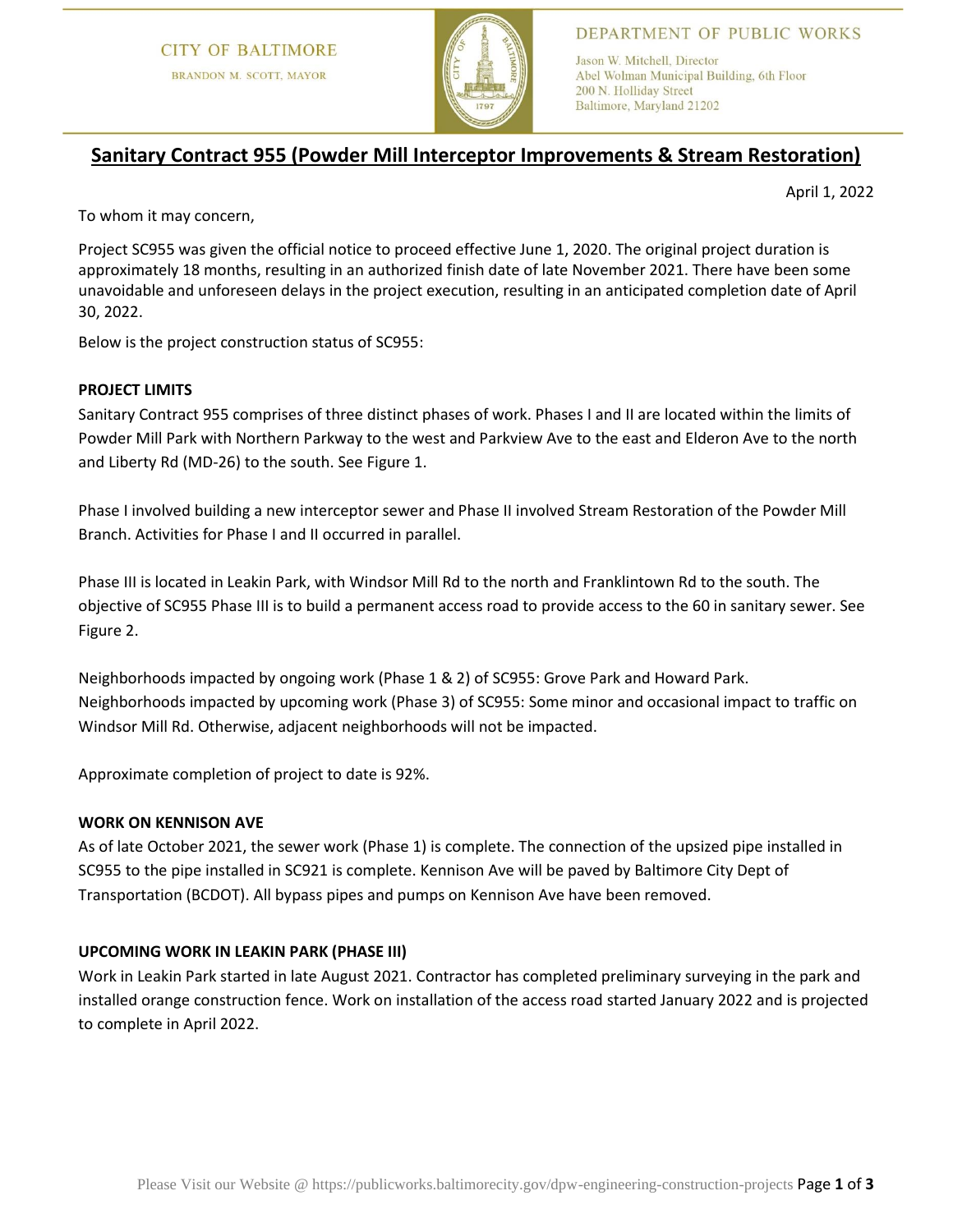

 **Figure 1: SC955 Phase I & II – Powder Mill Park Figure 2: SC955 Phase III – Leakin Park**



#### **Work in Progress**

- Powder Mill Park: Stream restoration is complete. Contractor has removed access roads and restored staging area.
- Approx. 1600 ft of 36 in sewer, 2365 ft of 30 in sewer and 140 ft of 8 in sewer have been installed.
- 12 precast manholes have been installed.
- Junction Chamber where the old 27-inch interceptor meets the new interceptor has been completed.
- Tunnel (234 LF) under Liberty Rd is complete. All sewer connecting the tunnel to upstream and downstream manholes completed. The sewer system is functional effective 10-27-2021
- Invasive Vegetation Management in Powder Mill Park is complete.
- Presence of Heavy construction vehicles, equipment and construction noise is expected. The construction hours for this project are between 7:00 AM – 5:00 PM, with occasional instances of overtime work.

#### **Ongoing Work**

- Work in Leakin Park (Phase III) has started. Installation of the Dead Run Access Road started 01-24-2022 and is approximately 45% complete
- Planting in Powder Mill Park will take place in the spring of 2022

We hope this provides insights for upcoming work as we strive to timely and safely complete this project. If you have any questions, you may call Indranil (Neil) Goswami at (410) 396-4700, Monday through Friday, between 8:30 AM and 4:30 PM. Additional information and resources are also available on our website <https://publicworks.baltimorecity.gov/> .

Sincerely,

Consta Casina

Angela Cornish Construction Project Supervisor II DPW, Office of Engineering & Construction [angela.cornish@baltimorecity.gov](mailto:angela.cornish@baltimorecity.gov)